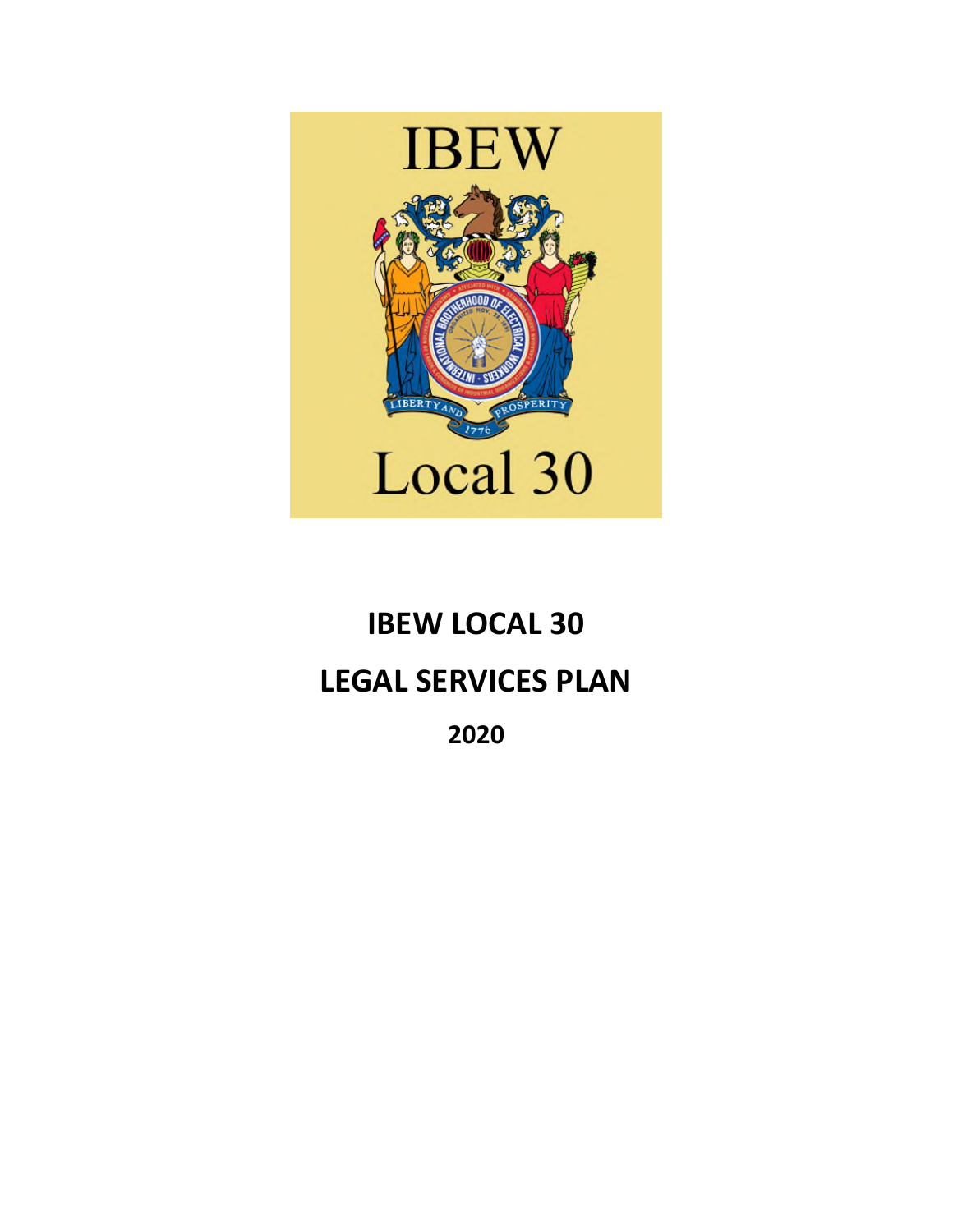# **Eligibility**

#### All 100% full members are eligible to participate in this Plan.

Covered full members have coverage for their spouses and unmarried children under age 18.

#### **Termination of Coverage**

Coverage hereunder shall be terminated if the IBEW Local 30 elects to terminate this Plan.

Coverage hereunder shall be terminated if the member voluntarily leaves employment. Retired members will have coverage for any work-related charges or issues that arose prior to retirement.

If a member voluntarily leaves employment and thereafter continues representation with the provider, that individual shall be responsible for costs of all legal services from the date of such termination.

# **Amendment of Plan and Benefits**

This Plan may be amended at any time by the Plan Committee. The benefits of the Plan may be amended, added to, subtracted from, changed, etc. by the Plan Committee at any time.

#### **Plan Committee**

Any person or persons appointed by the Union President to the IBEW Local 30 Legal Services Plan Committee shall be responsible for the general administration of the Plan.

#### **Denial of Claims and Appeal Procedures**

In the event of any dispute or claim arising pursuant to the terms of this Plan between a member and the Plan, such dispute or claim shall be submitted by member to the Plan Committee. The decision of the Plan Committee shall be final and binding.

#### **Attorney-Client Relationship**

Any attorney providing legal services under this Plan will have an attorney-client relationship with the individual member receiving the legal services. The Plan attorneys have the same exclusive professional duties and obligations to members as would be required with any other client who would normally retain the attorney on a private fee basis. Any attorney providing legal services under the Plan shall maintain the confidentiality of the attorney-client relationship in accordance with applicable professional standards.

#### **Ethical Standards**

The services provided herein shall be provided by the attorneys in accordance with the professional and ethical standards required of attorneys. Members shall be considered as clients of said attorneys and shall receive no instructions or directions from any person with respect to the manner of representation. The attorney's professional obligations shall be exclusively with such clients.

#### **Exercise of Discretion**

The Plan attorneys shall be free to exercise the right to refuse to provide legal services or representation for any matters which they believe to be clearly without merit or frivolous.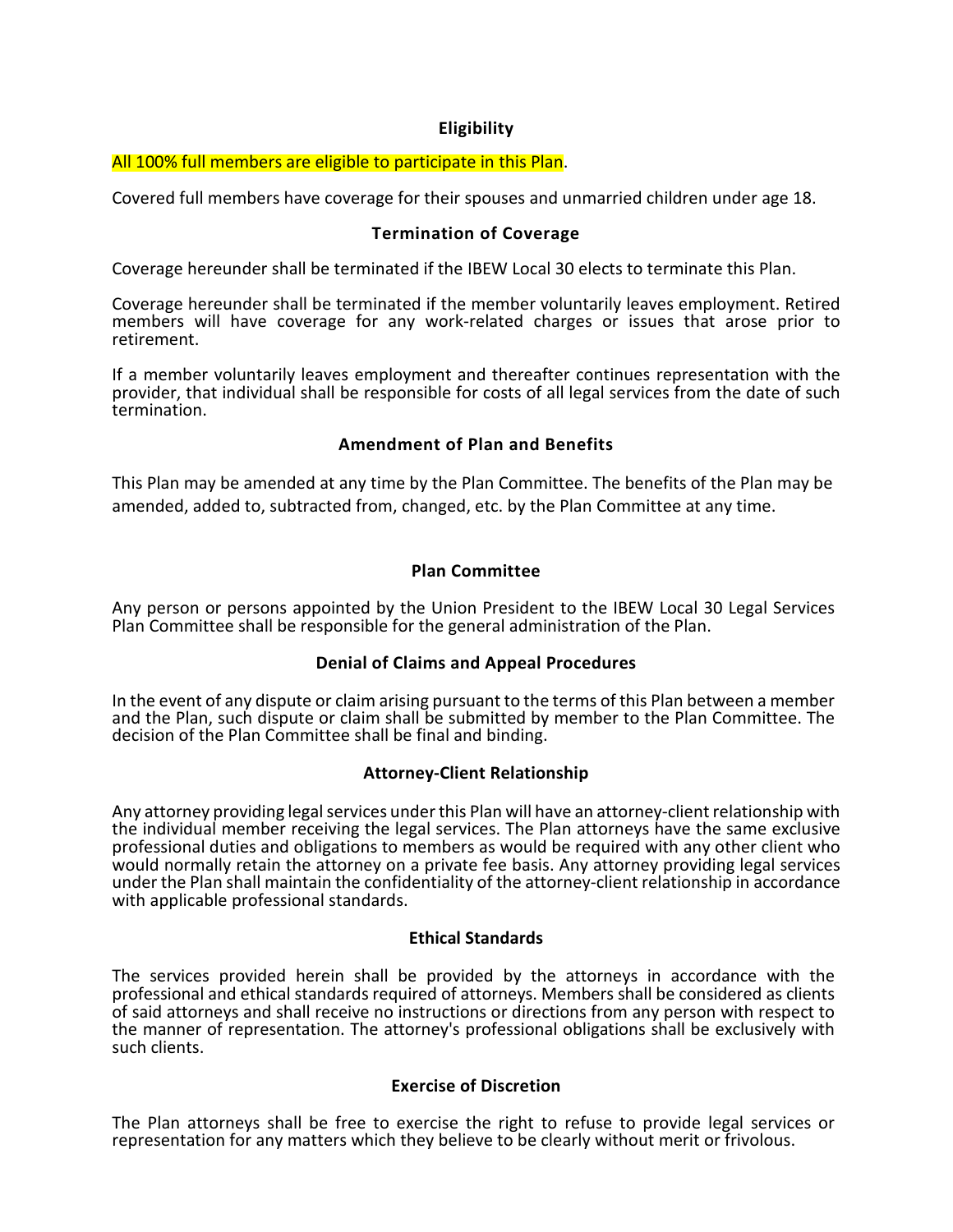#### **Complaints**

If you have a complaint regarding the services rendered by a Plan attorney, first call the supervising attorney for the Plan, Mark E. Belland at (856)795-2181. If you feel that you do not receive satisfaction with regard to your complaint, then you may file a written complaint setting forth all the facts to the Plan Committee. The Committee will investigate the complaint and take appropriate action. The decision of the Plan Committee shall be final and binding.

#### **Prepaid Service Plan**

In order to use the benefits and services provided under the Plan, simply telephone O'Brien, Belland & Bushinsky directly to obtain an appointment. After you've provided your information, the law office will process authorization with IBEW Local 30.

The address and telephone numbers for the Law Offices of O'Brien, Belland & Bushinsky, LLC are:

> 1526 Berlin Road Cherry Hill, New Jersey 08003 (856) 795-2181 (888) 609-8300 Fax: (856) 795-2182

500-506 N. Sixth Street Philadelphia, Pennsylvania 19123 (888) 609-8300

1701 Shallcross Avenue, Suite C-1 Wilmington, Delaware, 19186 (888) 609-8300

> Monday through Friday 8:30 A.M. until 5:00 P.M.

Email: obbb@obbblaw.com

*\*Please note that arrangements will be made for evening and Saturday appointments as the need arises.*

#### **Legal Services Provided**

All members shall be entitled to the following services without limitation as to time, except as stated:

#### **1. CONSULTATION WITH AN ATTORNEY FOR FAMILY LAW, DOMESTIC OR MARITAL MATTERS**

This benefit provides members with an opportunity to consult with an attorney and entitles the member to two (2) free hours per matter of representation concerning legal questions pertaining to the following areas of law:

- Divorce
- Property Settlement
- Alimony and/or Child Support
- Custody and Visitation Cases
- Equitable Distribution of Assets and Debts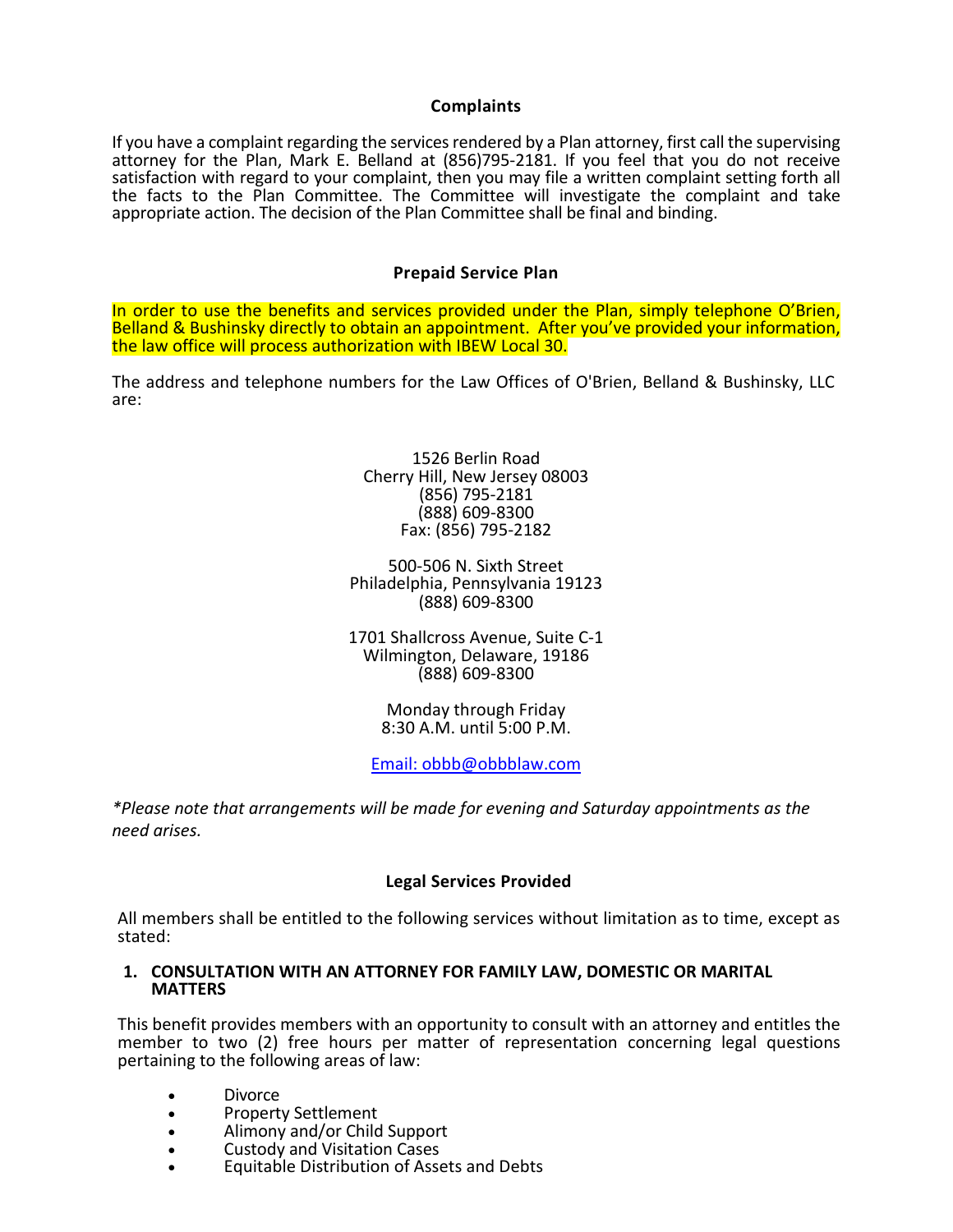- Domestic Violence
- Adoption
- Paternity

This service includes one (1) hour of document review time prior to your meeting with an attorney, and one (1) hour of one-on-one attorney consultation. Members will then pay the discounted rate provided for in section 4 for all time after the two free hours.

Since there is a potential conflict of interest in representing the member against his/her spouse, ethics require that this service and any consultation relating to domestic or marital matters be limited to members only in such instances. There shall be no coverage for non-member spouse in a domestic or marital matter against the member.

This legal service extends to family law issues which your spouse may have against 3rd parties, for example child support and/or visitation issues against a 3rd party regarding a child from another relationship.

If the marital dispute is between two members, arrangements will be made with other counsel for the representation of one of the two members.

#### **2. PREPARATION OF A LAST WILL AND TESTAMENT, ADVANCED HEALTHCARE DIRECTIVE AND POWER OF ATTORNEY**

You are entitled to have a complimentary Last Will and Testament, Advanced Healthcare Directive (Living Will) and Power of Attorney (for Financial Affairs) prepared and executed under the supervision of an attorney from the Firm. This benefit is provided as your personal circumstances warrant. In some cases, changes can be accomplished by a codicil or modification of the Will. This service does not include administration of estates, the creation of a Trust, or preparation of tax returns.

# **3. GENERAL CONSULTATION**

**Consultation with an Attorney:** This benefit provides members with an opportunity to consult with an attorney and entitles the member to one (1) free hour per matter consultation concerning legal questions pertaining to the following areas of law:

Personal Injury: Work-related injuries; Slip and Fall accidents; Automobile accidents; Construction accidents; Injuries caused by prescription drugs; Wrongful death; Nursing Home accidents; Recreational accidents

**Worker's Compensation Criminal, Municipal and Juvenile Court Real Estate Landlord/Tenant Disputes Document Preparation and Review Settlement Negotiations Bankruptcy Consumer Affairs**

#### **4. ADDITIONAL LEGAL SERVICES**

Some matters are more complex than others, and as such it is possible that your matter will require more legal services than are covered by the Plan. In such a case, at the conclusion of your initial consultation with a firm attorney, and dependent upon your individual circumstances and the outcome of the consultation, you may be offered an opportunity for the firm to provide ongoing legal service, which would be fully detailed in a proposed Retainer Agreement that would be presented by the Firm to the member. The Retainer Agreement would outline and detail all of the terms of the representation and the rights and responsibilities of the member and the Firm.